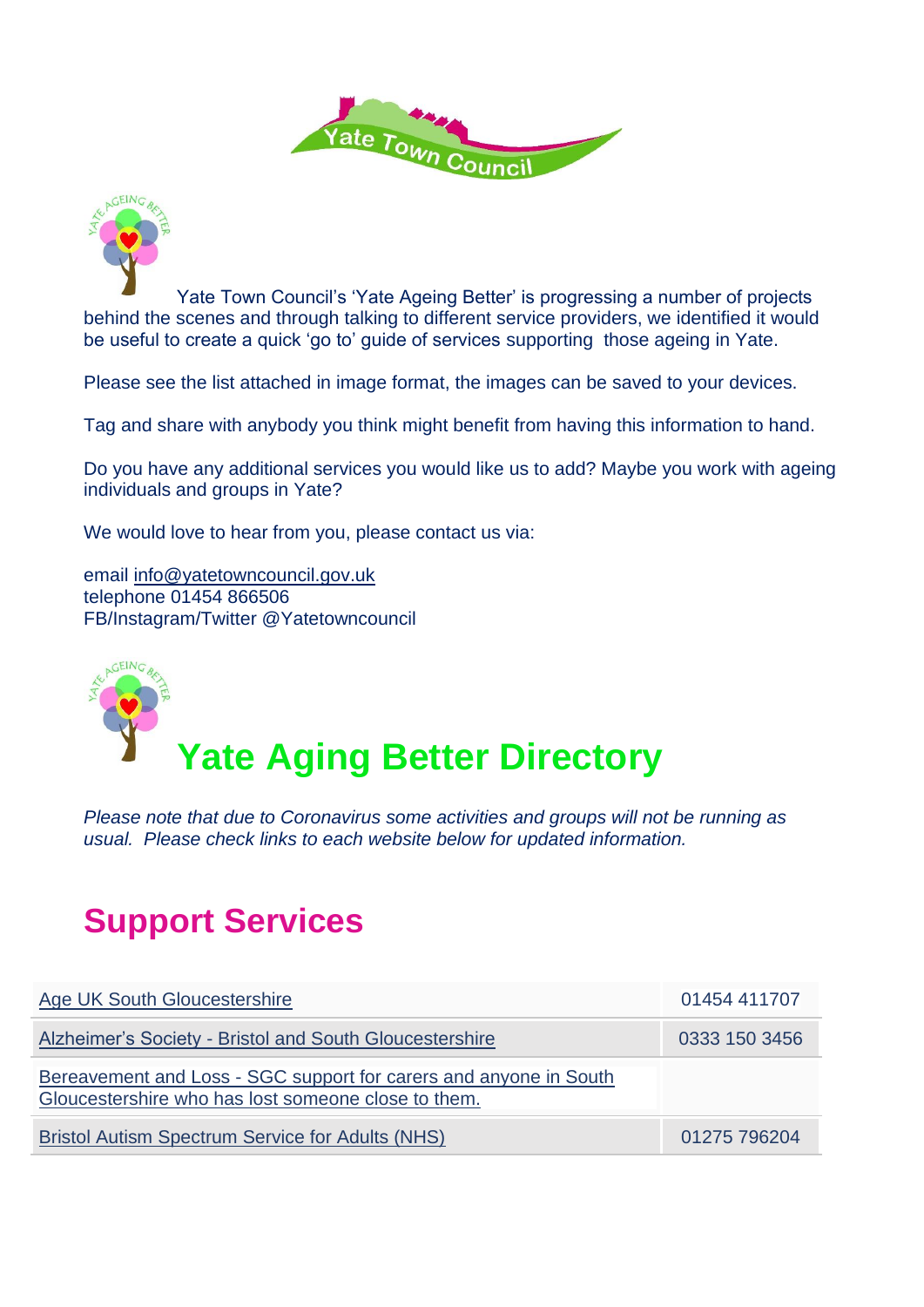| <b>Cambrian Green Day Services for Dementia</b>                            | 01454 868007  |
|----------------------------------------------------------------------------|---------------|
| <b>Carers and Family NHS Support Services</b>                              | 01225 325680  |
| <b>Carers Trust - support for carers</b>                                   | 0844 800 4361 |
| <b>CVS- Volunteer Centre Partnership</b>                                   | 01454 865205  |
| <b>South Gloucestershire Citizens Advice</b>                               | 03444 111 444 |
| <b>South Gloucestershire Talking Therapies</b>                             |               |
| <b>Dementia Advisors NHS</b>                                               | 0300 125 6789 |
| Developing Health and Independence                                         | 012225 478730 |
| First Stop Care Advice - free advice and information for older people      | 0800377 7070  |
| One You South Gloucestershire is a healthy lifestyle and wellbeing service | 01454 865337  |
| <b>WECIL</b> supporting independent living                                 | 0117 9617721  |

### **Care and Carers**

| Alive. Lighting up later life                                        | 0117 377 4756             |
|----------------------------------------------------------------------|---------------------------|
| Carer support group for people with Dementia and their Carer in Yate | 01454 279 955 ext<br>5060 |
| <b>Carers Support Centre Bristol</b>                                 | 0117 965 2200             |
| Carers Support Group, Mental Health Yate                             | 07768 318215              |
| Support for stroke sufferers and carers                              | 01454 862356              |
| Time for Carers: email time4carers@gmail.com                         | 07597 278204              |

# **Support Groups**

| British Lung Foundation Breath Easy Yate Support Group                             | 03000 030 555                             |
|------------------------------------------------------------------------------------|-------------------------------------------|
| <b>Bristol After Stroke Support Group</b>                                          | 0117 964 7657                             |
| CASAL. Care and Support after Loss, Poole Court, Yate                              | 01454 313060                              |
| Good Neighbours Network - volunteers offer to do simple tasks<br>for those in need | 01454 862356                              |
| <b>Community Conversation Group for Stroke Survivors</b>                           | 0117 414 5130                             |
| Reengage (Formally Contact the Elderly)                                            | Free phone 0800 716543<br>or 01225 873812 |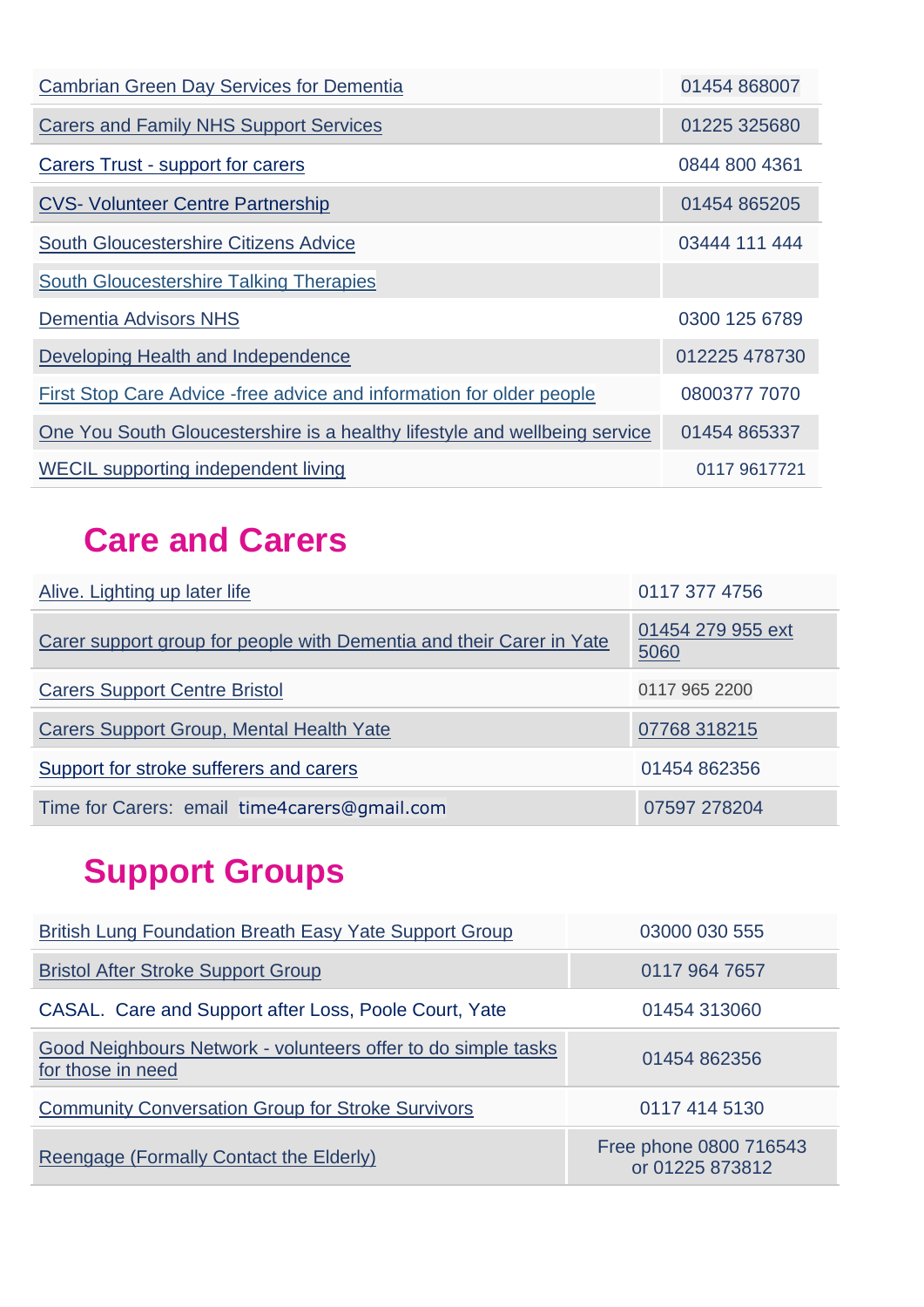| Remap (Custom made equipment for disabled people)                             | 01732 760209                             |
|-------------------------------------------------------------------------------|------------------------------------------|
| Royal British Legion Yate- Sodbury Branch                                     | Helpline 0808 802 8080                   |
| <b>Sight Support West of England</b>                                          | 0117 322 4885                            |
| South Gloucestershire Dementia Action Alliance                                | 01454 868570                             |
| South Gloucestershire Aspies, Autistic led group of Autistic<br><b>Adults</b> | email us<br>hello@southglosaspies.org.uk |
| Womankind, Bristol - A charity run by woman for woman                         | 0345 458 2914 or<br>0117 916 6461        |

### **Community Groups and Services**

| <b>Abbotswood Community Drop In Service</b>  | 07890 569196                                                                         |
|----------------------------------------------|--------------------------------------------------------------------------------------|
| Avon Fire and Rescue Home Fire Safety Visits | 0117 962 2061                                                                        |
| <b>Cranleigh Court Community Hub, Yate</b>   | 07971 670880                                                                         |
| Yate and Chipping Sodbury foodbank           | 0117 9791399                                                                         |
| <b>Green Community Transport</b>             | 01454 228 706<br>General<br><b>Enquiries</b><br><b>Booking Line</b><br>0845 241 0985 |

#### **Arts and Crafts**

*For further groups check individual community centre websites*

| Palettes of Pleasure, Ridgewood Community Centre | 01454 315193 |
|--------------------------------------------------|--------------|
| Photographers with Disabilities, Yate            | 01454 329314 |
| Sew and Sew, Ridgewood Community Centre          | 01453 314355 |
| <b>Yate and District Arts Society</b>            | 07941 946412 |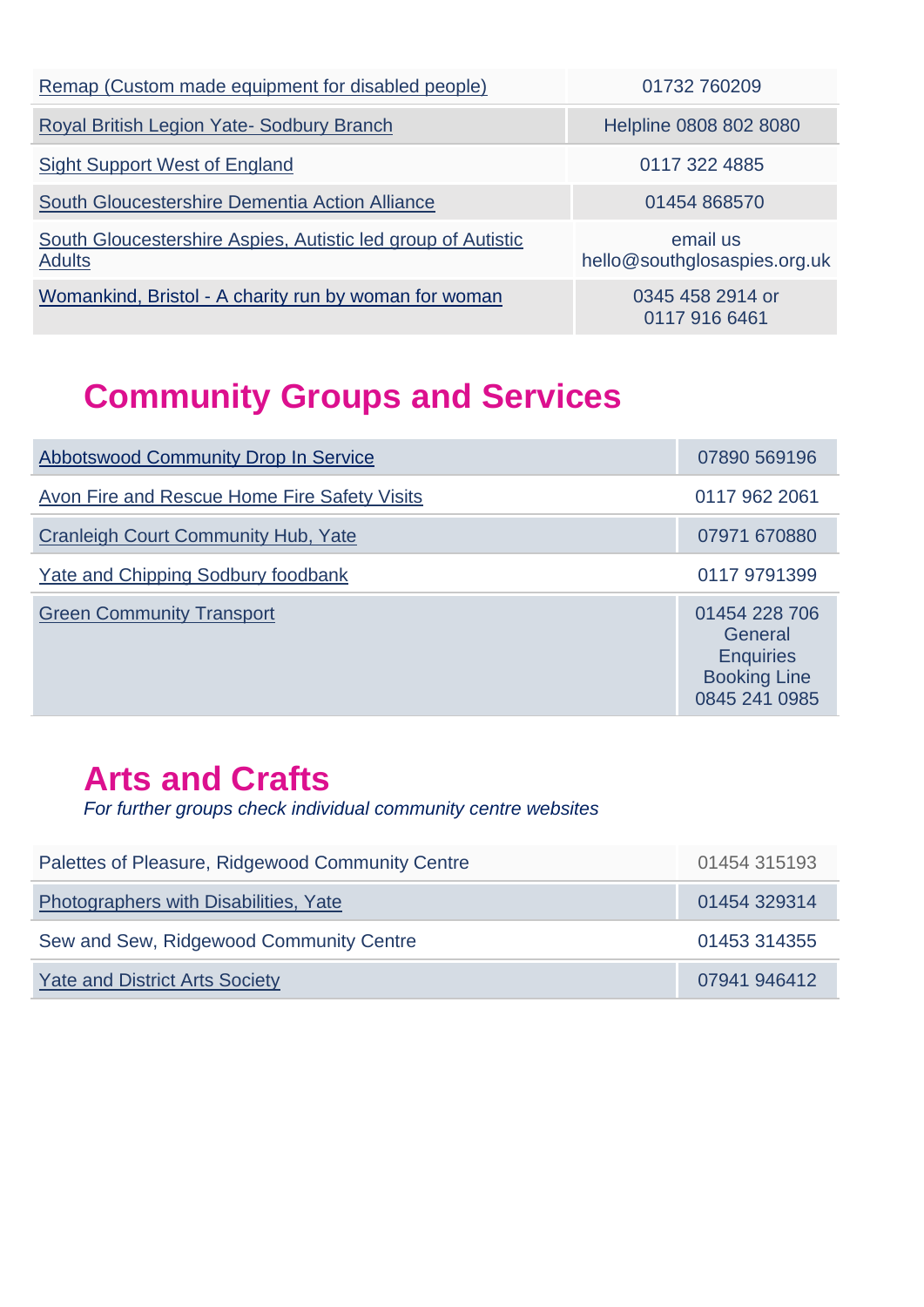### **Coffee and Social**

| Armadillo Youth Cafe and Venue                        | 01454 869441 |
|-------------------------------------------------------|--------------|
| Pop Inn Cafe, Yate Shopping Centre                    | 01454 313202 |
| Sporting Memory Social Group for people with dementia | 07757 527364 |
| Over 50's Forum                                       | 07967102141  |

#### **Community Centres**

*A wide range of groups and activities can be found at each centre*

| <b>Ridgewood Community Centre</b> | 01454 868650 |
|-----------------------------------|--------------|
| <b>Shireway Community Centre</b>  | 01454 273050 |
| <b>St Nix Family Centre</b>       | 01454 324712 |
| Yate Heritage Centre              | 01454 962200 |

#### **Friends Groups**

| <b>Friends of Brinsham Park</b><br>Facebook<br>c/o info@yatetowncouncil.gov.uk    |  |
|-----------------------------------------------------------------------------------|--|
| <b>Friends of Yate Common</b><br>Facebook<br>mailto:friendsofyatecommon@gmail.com |  |
| <b>Friends of Kingsgate Park</b><br>Facebook<br>friendskingsgatepark@gmail.com    |  |
| <b>Friends of Ridgewood</b><br>http://www.ridge-wood.org.uk/                      |  |

### **Lunch Clubs**

| <b>Christ the Rock Lunch Club</b>          | 01454 326395 |
|--------------------------------------------|--------------|
| Chipping Sodbury Baptist Church Lunch Club | 01454 313023 |
| St Mary's Church, Yate Lunch at One        | 01454 313105 |
| St Nix Lunch Club, Abbotswood              | 01454 324712 |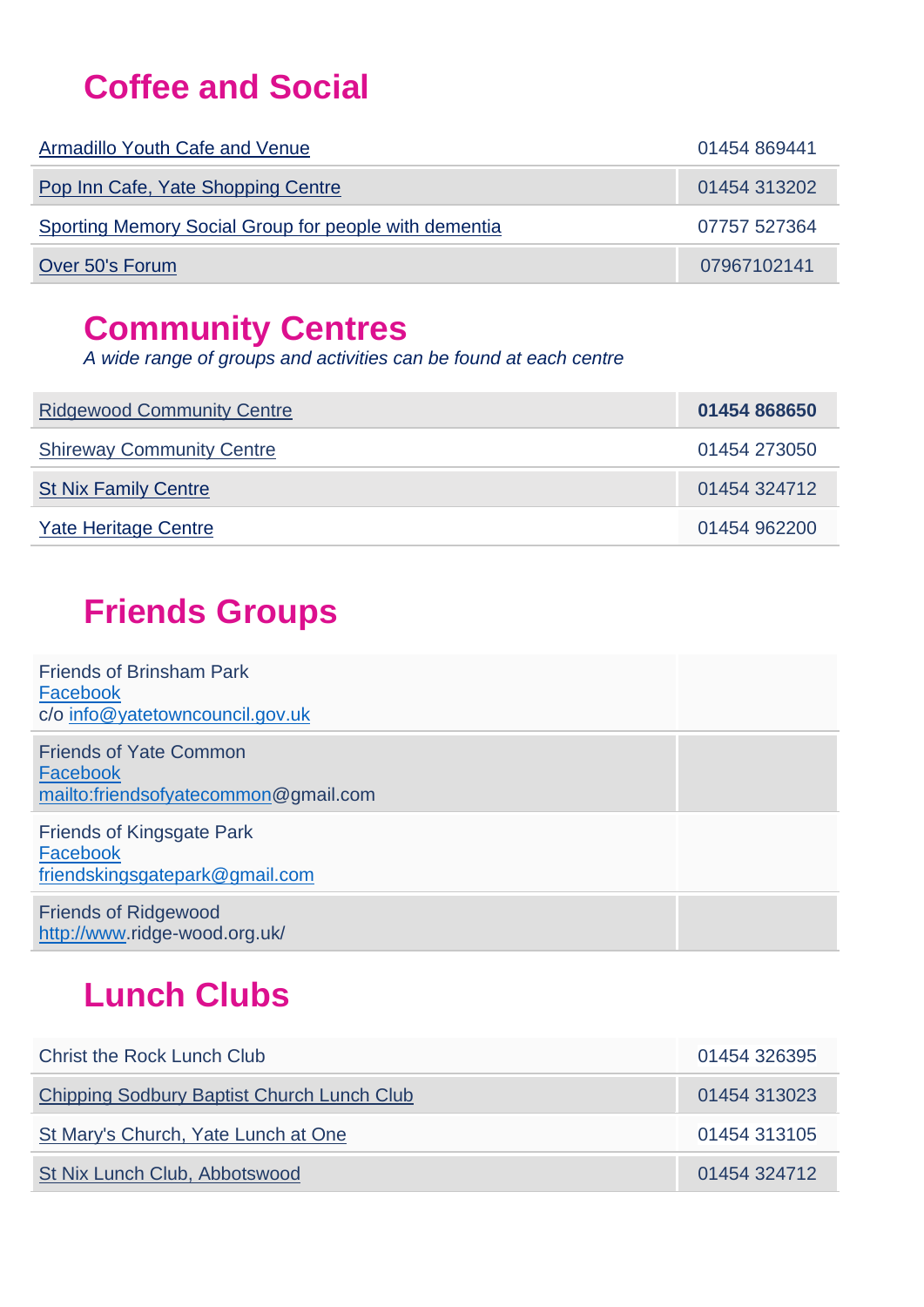## **Music and Singing Groups**

| Singing for the Brain in Yate (Alzheimer's Society) | 0117 9610 693                   |
|-----------------------------------------------------|---------------------------------|
| <b>Rock Choir</b>                                   |                                 |
| <b>U3A Wind Band</b>                                | 01454 773148                    |
| Yate and Chipping Sodbury Good Afternoon Choir      | 01761 472468                    |
| <b>Yate Choral Society</b>                          | 01454 314779 or 01454<br>294466 |
| <b>Yate Community Choir</b>                         | 078910 36145                    |

#### **Social Groups and Clubs**

| Rodford Ladies, Poole Court, Yate                         | 01454 866506           |
|-----------------------------------------------------------|------------------------|
| <b>Tuesday Afternoon Fellowship Yate Methodist Church</b> | 07388 083488           |
| <b>Mothers Union St Mary's Church, Yate</b>               | 01454 313105           |
| <b>Sodbury and Yate Photographic club</b>                 |                        |
| <b>Sodbury and District Floral Society</b>                | 01454 776361           |
| <b>Sodbury and District Historical Society</b>            | 01454 601535           |
| <b>Tudor Bridge Club</b>                                  |                        |
|                                                           |                        |
| <b>U3A Yate and Sodbury</b>                               | 01454 316556<br>(Yate) |
| Yate Woman's Institute                                    |                        |
| <b>Yate and District Towns Woman's Guild</b>              | 01454 881532           |
| <b>Yate and District Twinning Association</b>             | 01454 314776           |
| <b>Yate Men's Shed</b>                                    | 07847306735            |

#### **Sport and fitness**

[Chipping Sodbury Tennis Club](http://www.sodburytennisclub.org.uk/) 01454 273281